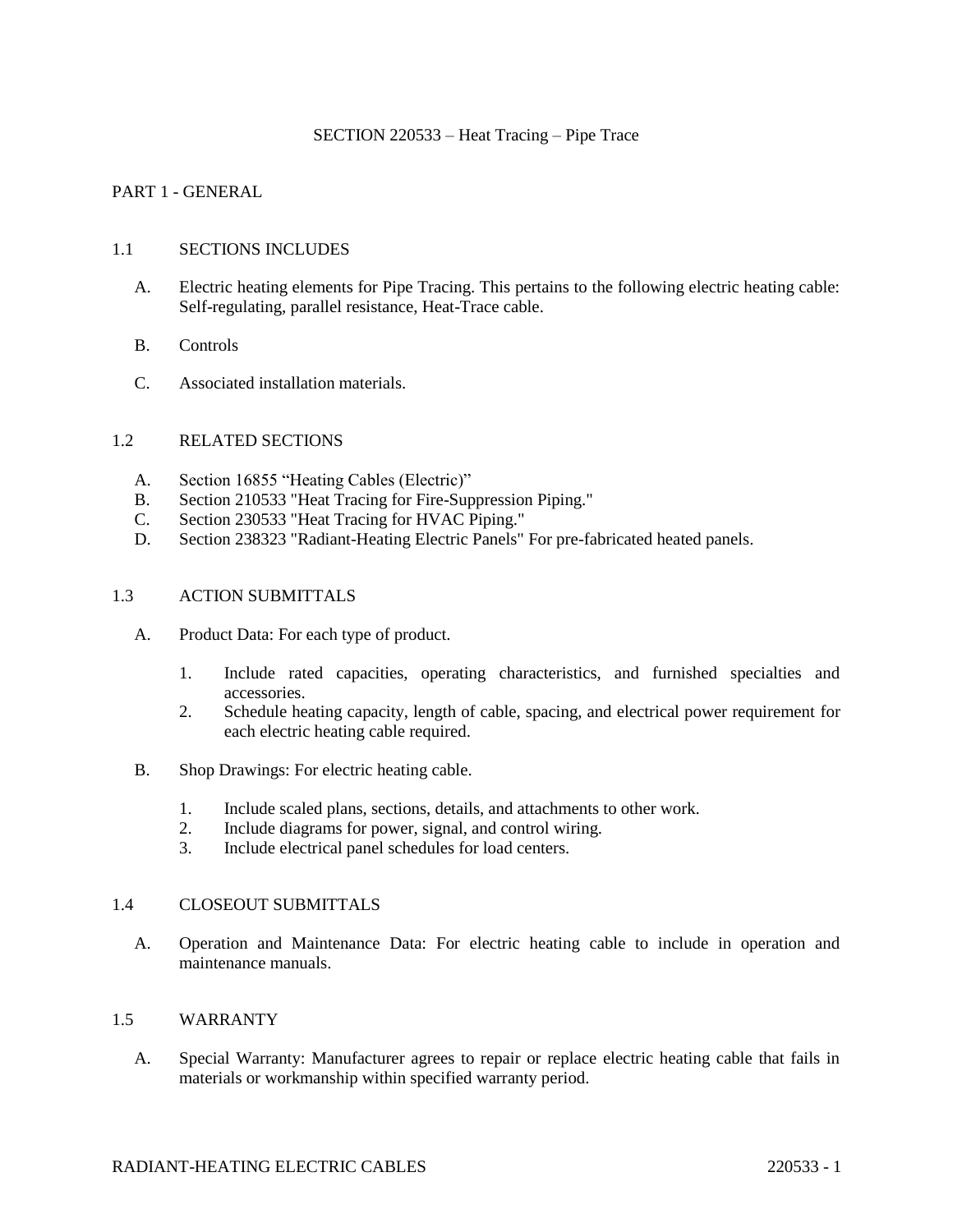1. Warranty Period, Self-Regulating heat cables: 2-10 years from date of Substantial Completion, provided that resistance readings are taken before, during, and after installation; and sent to Manufacturer.

## PART 2 - PRODUCTS

## 2.1 GENERAL REQUIREMENTS FOR ELECTRIC HEATING CABLE

A. Electrical Components, Devices, and Accessories: Listed and labeled as defined in NFPA 70, by a qualified testing agency, and marked for intended location and application.

## 2.2 SELF-REGULATING HEATING CABLE FOR ROOF AND GUTTER DE-ICING

- A. Basis-of-Design Product: Subject to compliance with requirements, provide Wellspring Manufacturing; Self Regulating heat cable by one of the following:
	- 1. ProLine Radiant 12637 S. 265 W., Suite 100A, Draper, UT 84020 Phone: 866-676-9276 / Fax: 801-948-7599 Web: [www.prolineradiant.com](http://www.prolineradiant.com/)
	- 2. Warmzone 12637 S. 265 W., Suite 100, Draper, UT 84020 Phone: 888-488-9276 / Fax: 801-948-7599 Web: [www.warmzone.com](http://www.warmzone.com/)
- B. Compliance: UL IEEE 515
- C. Cable, Self Regulating Heating: with a homogenous self-regulating polymer heating element fed from two 16awg tined copper buss bars with an insulated tinned copper ground braid that extends through its length. Standard with a Thermoplastic UV rated covering.
	- 1. Optional coverings include: Fluoropolymer or No outer jacket
- D. Maximum Power on Operating Temperature:
	- 1. RHSR-R = 149 deg F (65 deg C)
	- 2. RHSR-P = 230 deg F (110 deg C)
	- 3. RHSR-S = 248 deg F (120 deg C)
- E. Capabilities and Characteristics:
	- 1. Cable Construction: Conductive Polymer heating element fed with 16awg tinned copper buss wires.
	- 2. Cable Width: minimum .36 inch (9.3mm) nominal. Cable both flexible and UV protected.
	- 3. Ground Conductor: Tinned Copper.
	- 4. Cable Outer jacket: UV Rated thermoplastic or fluoropolymer.
	- 5. Cable Inner Insulation Jacket: Polyolefin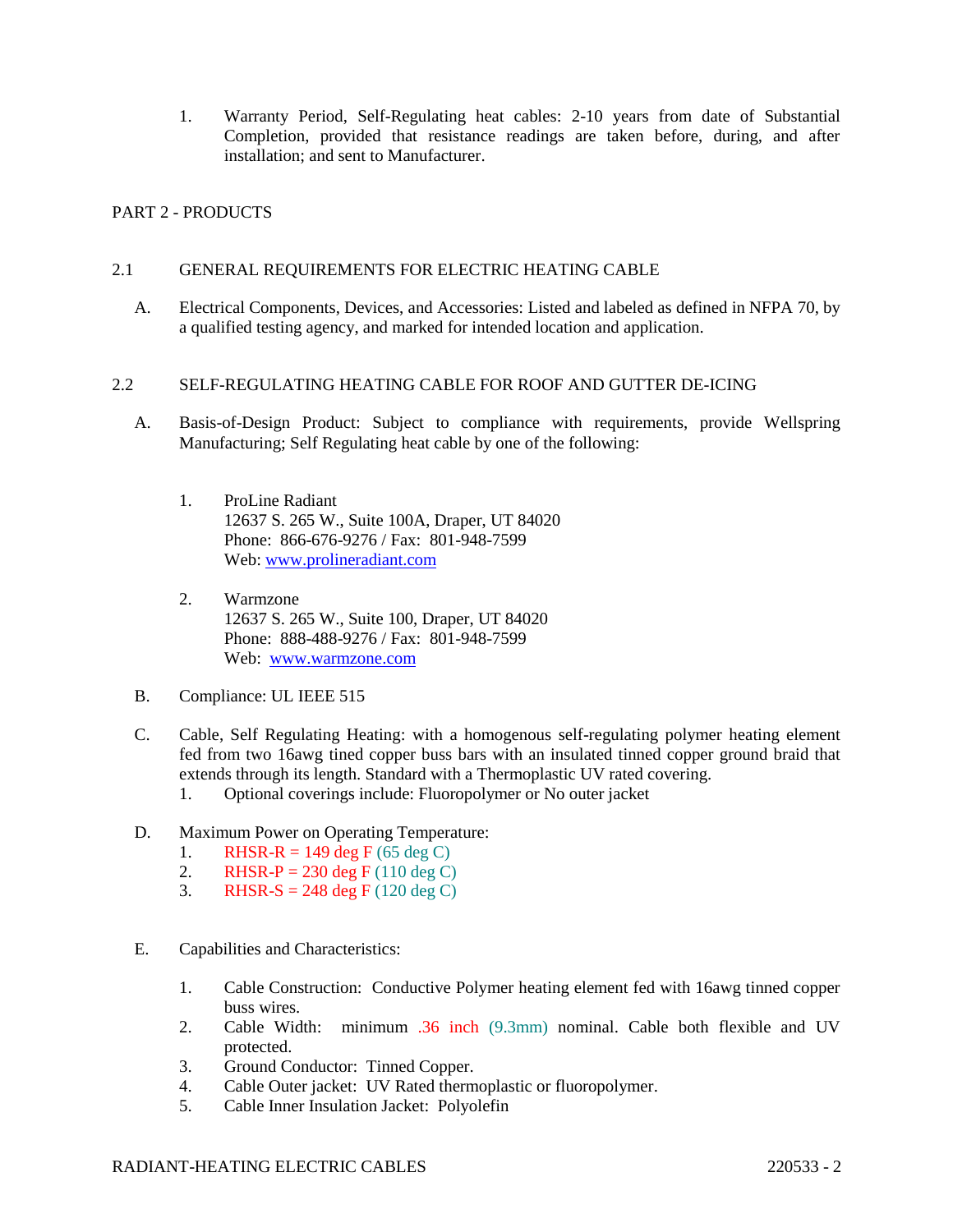- 6. Splice: Field assembled Type determined by application.
- 7. Terminator: Field assembled, Type determined by application.
- 8. Minimum Bending Radius: 1.4 inch (36 mm).
- 9. Maximum Heat Output: [RHSR-12- 12W/ft. (40 W/ m)] [RHSR- 10- 10W/ft. (31 W/m)] [RHSR-8- 8 W/ft. (25 W/m)] [RHSR-5- 5 W/ft. (17 W/m)] @50 deg F (10 deg C)
- 10. Minimum Installation Temperature: -4 deg F (-20 deg C).
- 11. Minimum Spacing: May be over lapped
- 12. Electrical Characteristics:
	- a. Volts: [100 to 120] [**200 to 277**].
	- b. Phase: [**Single-phase**].
	- c. Hertz: 0-60 Hz.
	- d. Total Wattage by Cable Length
	- e. Minimum Circuit Capacity: 15 amps.
	- f. Maximum Over current Protection 40amp.
- F. Accessories (Required for Specific applications)
	- 1. Pipe Tracing
		- a. Power and termination kit for Non-Hazardous locations (PLSR00-Pipe)
		- b. Power and termination kit for Hazardous Locations C1D2 (PLSR-PTBO)
		- c. End Seal Kit for Non-Hazardous locations (PLSR12)
		- d. End Seal Kit for Hazardous locations (PLSR-JHE)
		- e. Splice/Tee Kit for Non-Hazardous locations (PLSR10)
		- f. Splice Kit for Hazardous locations (PLSR-JHS)
		- g. Tee Kit for Hazardous locations (PLSR-JHT)
		- h. Fiberglass tape for securing to pipe (PLSR03-Fiberglass)
		- i. Aluminum tape to cover heating cable on PVC Pipe for efficient heat dispersion (PLSR03-Aluminum)

## 2.3 CONTROLS

- A. Comply with requirements in Section 230900 "Instrumentation and Control for HVAC" and Section 230993 "Sequence of Operations for HVAC Controls" for control devices and sequence of operations for radiant-heating electric cables.
- B. Temperature Sensor for Pipe Trace Heating:
	- 1. System activation shall be controlled by WS controller with external temperature sensors and appropriate contactor / relay.
		- a. Control device shall be CSA, ETL, UL or equivalent Approved.

## PART 3 - EXECUTION

## 3.1 EXAMINATION

A. For all products, examine surfaces and substrates to receive electric heating cables for compliance with requirements for installation tolerances and other conditions affecting performance.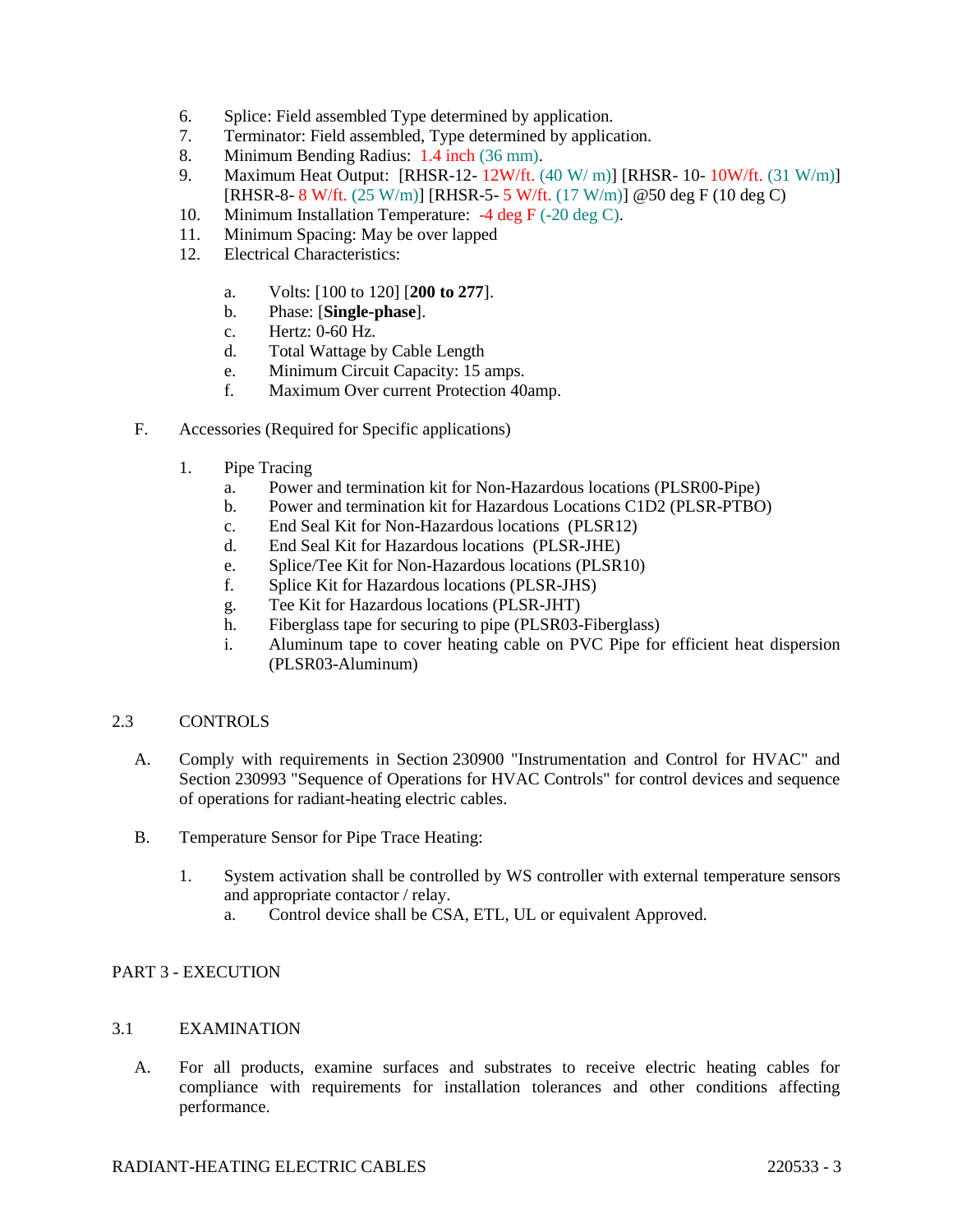- 1. Ensure surfaces in contact with electric heating cables are free of burrs and sharp protrusions.
- 2. Measure and verify square footages (square meters) for areas to be heated.
- 3. Verify available supply voltages for project.
- 4. Identify location of any required junction box(s). Ensure that the maximum run length distance for each product is not exceeded.
- 5. Ensure that environmental requirements for required controls are not violated.
- B. Proceed with installation only after unsatisfactory conditions have been corrected.

## 3.2 APPLICATIONS

A. Install the following types of electric heating cable for the applications described: 1. Self regulating, parallel-resistance heating element for Pipe Tracing and Heating

## 3.3 INSTALLATION

- A. Heating Systems Installation.
	- 1. Comply with manufacturer's product data, including product technical bulletins, installation instructions, and design drawings. Complete installation must conform to manufacturer's installation instructions, NEC Code, and any appropriate local electric codes.

## 3.4 CONNECTIONS

A. Ground all equipment according to NFPA 70 (NEC) Class 1 wiring.

## 3.5 FIELD QUALITY CONTROL

- A. Testing: **Owner will engage** a qualified electrician to perform tests and inspections.
- B. Manufacturer's Field Service: Engage a qualified service representative to test and inspect components, assemblies, and equipment installations, including connections.
- C. Perform the following tests and inspections [**with the assistance of a qualified service representative**]:
	- 1. Perform tests before, during, and after heating element installation
	- 2. Test heating element for electrical continuity and insulation integrity before energizing.
	- 3. Test heating element to verify rating and power input. Energize and measure voltage and current simultaneously according to instructions.
- D. Radiant-heating electric elements will be considered defective if they do not pass tests and inspections.
- E. Prepare test and inspection reports for warranty purposes, and send to manufacturer.